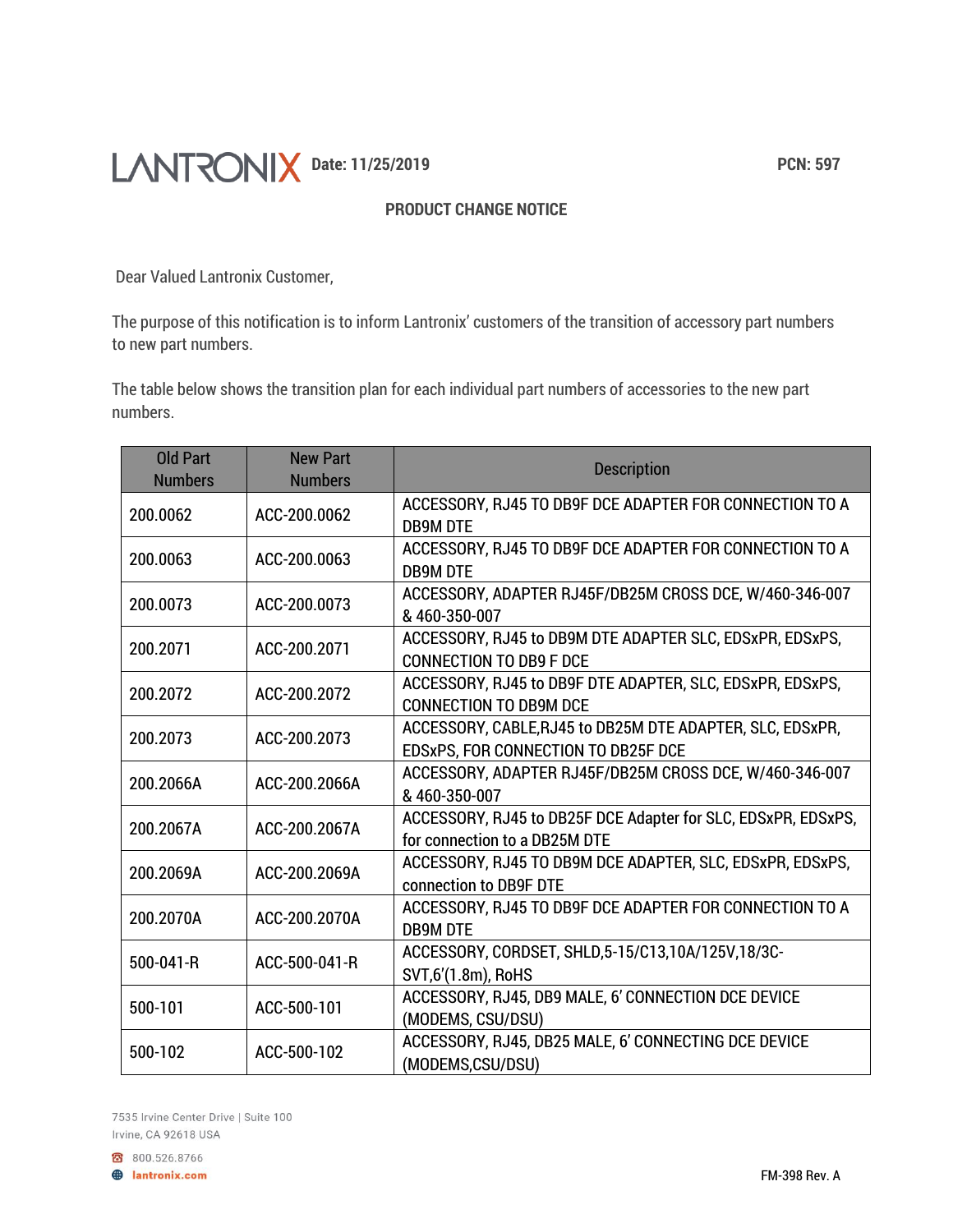| 500-103     | ACC-500-103     | ACCESSORY, RJ45, DB9 FEMALE, 6' CONNECTING DTE DEVICE<br>(TERMINALS, PRINTERS, CONSOLE PORTS)                           |
|-------------|-----------------|-------------------------------------------------------------------------------------------------------------------------|
| 500-110-R   | ACC-500-110-R   | ACCESSORY, CABLE, ETHERNET, CAT5, 10 FOOT                                                                               |
| 500-137     | ACC-500-137     | ACCESSORYCABLE, ROLLED SERIAL, 28 AWG, 8 CONDUCTOR,<br>SHIELDED, BEIGE                                                  |
| 500-153     | ACC-500-153     | ACCESSORY, CABLE, LOOP-BACK, SLC, CABLE LABEL P/N 460-347-<br>051, ROHS                                                 |
| 500-163-R   | ACC-500-163-R   | ACCESSORY, CORDSET, SHLD, 5-15/C13, 10A/125V, 18/3C-<br>SVT,6'(1.8m), RoHS                                              |
| 500-164-R   | ACC-500-164-R   | ACCESSORY, CABLE, NULL MODEM, DB9F TO DB9F, 6FT, WITH<br>LABEL P/N 460-347-054                                          |
| 500-171-R   | ACC-500-171-R   | ACCESSORY, ADAPTER, DB25M TO RS485 SCREW TERMINAL                                                                       |
| 500-199-R   | ACC-500-199-R   | ACCESSORY, CABLE ASSEMBLY, SPIDER DUO-USB, SERVER,<br><b>EXTENDED 59", ROHS</b>                                         |
| 500-200-R   | ACC-500-200-R   | ACCESSORY, CABLE ASSEMBLY, SPIDER DUO-USB, SERVER,<br><b>EXTENDED 59", ROHS</b>                                         |
| 500-205-R   | ACC-500-205-R   | ACCESSORY, CABLE, USB, TYPE A TO MINI TYPE B                                                                            |
| 500-247-R   | ACC-500-247-R   | ACCESSORY, CABLE, USB TYPE C TO USB-A MALE 2.0, 1000mm,<br><b>BLACK, ROHS</b>                                           |
| 520-0164-00 | ACC-520-0164-00 | ACCESSORY, POWER SUPPLY, DESKTOP, 12V, 100W, FOR EMG                                                                    |
| 520-154-R   | ACC-520-154-R   | ACCESSORY, POWER SUPPLY, WALL CUBE, 12VDC 10W, 2.1MM, 4<br>AC PLUGS, EFF LEVEL 6, , PSE, ROHS                           |
| 520-156-R   | ACC-520-156-R   | ACCESSORY, CABLE ASSEMBLY, SPIDER DUO-USB, SERVER,<br><b>EXTENDED 59", ROHS</b>                                         |
| 520-158-R   | ACC-520-158-R   | ACCESSORY, POWER SUPPLY, 5VDC 1A, MINI-USB-B RT ANGL, 4 AC<br>PLUGS, LEVEL VI, ROHS                                     |
| 520-160-R   | ACC-520-160-R   | ACCESSORY, POWER SUPPLY, DESKTOP, MEDICAL GRADE, 60601-1,<br>100-240VAC, 12VDC 1A, EFF LEVEL 6, 5.5*2.1MM BARREL, 150CM |
| 930-073-R   | ACC-930-073-R   | ACCESSORY, POWER CORD, PACKAGED, US, HOSPITAL GRADE,<br>125VAC 10A, 8FT, ROHS                                           |
| 930-074-R   | ACC-930-074-R   | ACCESSORY, POWER CORD, PACKAGED, EUROPEAN, 250VAC 10A,<br>8FT, ROHS                                                     |
| 930-075-R   | ACC-930-075-R   | ACCESSORY, POWER CORD, PACKAGED, UK, 250VAC 10A, 8FT, ROHS                                                              |
| 930-076-R   | ACC-930-076-R   | ACCESSORY, POWER CORD, PACKAGED, AUSTRALIA, HOSPITAL<br>GRADE, 250VAC 10A, 8FT, ROHS                                    |
| 930-077-R   | ACC-930-077-R   | ACCESSORY, POWER CORD, PACKAGED, ISRAEL, 250VAC 10A, 8FT,<br><b>ROHS</b>                                                |